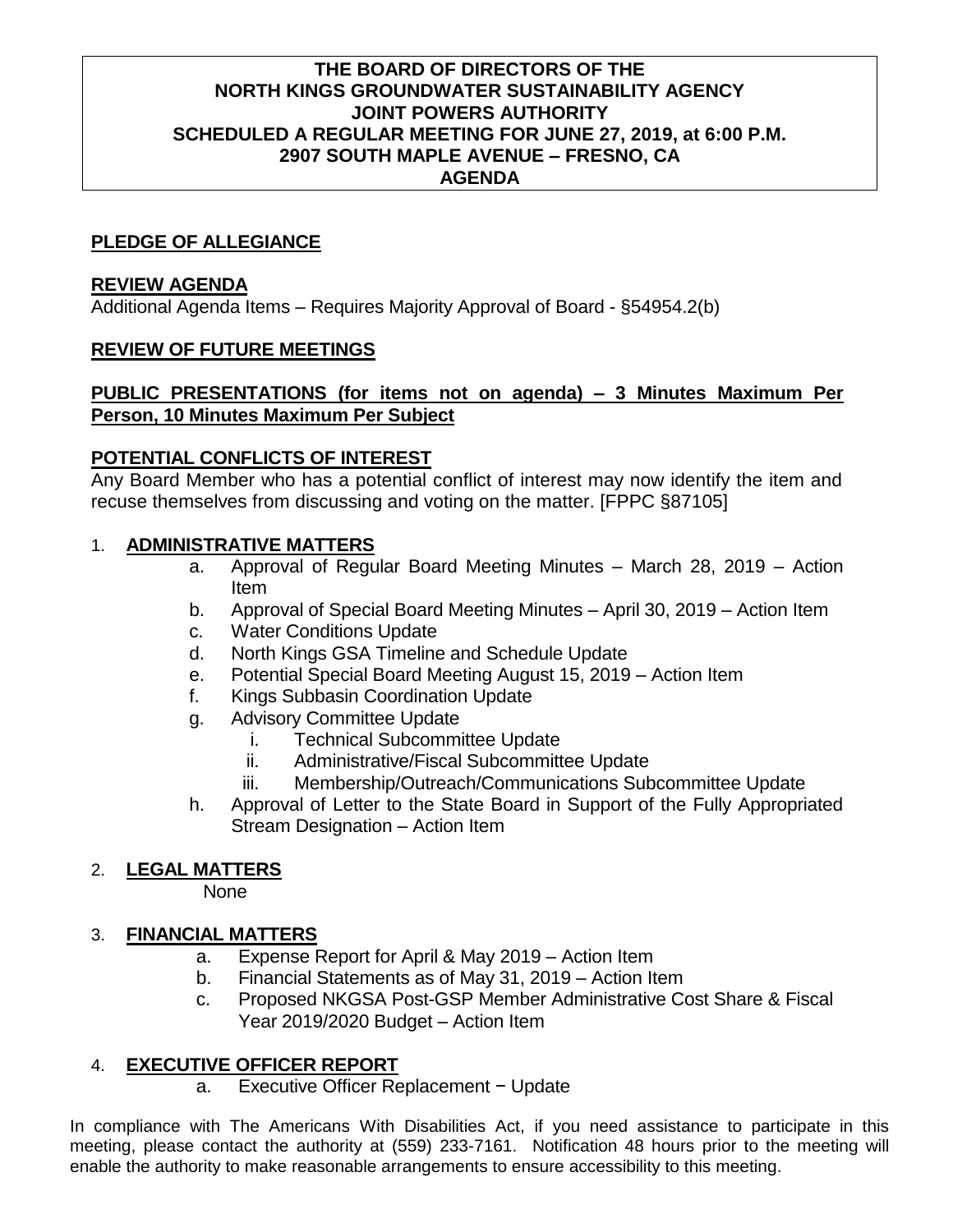## **THE BOARD OF DIRECTORS OF THE NORTH KINGS GROUNDWATER SUSTAINABILITY AGENCY JOINT POWERS AUTHORITY SCHEDULED A REGULAR MEETING FOR JUNE 27, 2019, at 6:00 P.M. 2907 SOUTH MAPLE AVENUE – FRESNO, CA AGENDA**

## 5. **DIRECTORS REPORT**

#### **CLOSED SESSION**

Public Employee Appointment – Government Code 54957 Title: Executive Officer

Conference with Labor Negotiators – Government Code 54957.6 Agency designated representative: Board Chairman Unrepresented employee: Future Executive Officer

## 6. **REPORT ON ACTION TAKEN IN CLOSED SESSION**

## 7. **ADJOURNMENT**

Note: This agenda is posted pursuant to the provisions of the Government Code commencing at Section 54950. The date of this posting is June 24, 2019. Posting locations are: 1) Fresno Irrigation District Office; 2) NKGSA Website; and 3) Notice Box located in front of 2907 S Maple Avenue – Fresno, CA (24 hour access available on District website and in the mailbox in front of building).

"In accordance with California Government Code Section 54957.5, any writing or document that is a public record, relates to an open session agenda item and is distributed less than 72 hours prior to a regular meeting, will be made available for public inspection in the District offices during normal business hours. If, however, the document is not distributed until the regular meeting to which it relates, then the document or writing will be made available to the public at the location of the meeting."

In compliance with The Americans With Disabilities Act, if you need assistance to participate in this meeting, please contact the authority at (559) 233-7161. Notification 48 hours prior to the meeting will enable the authority to make reasonable arrangements to ensure accessibility to this meeting.